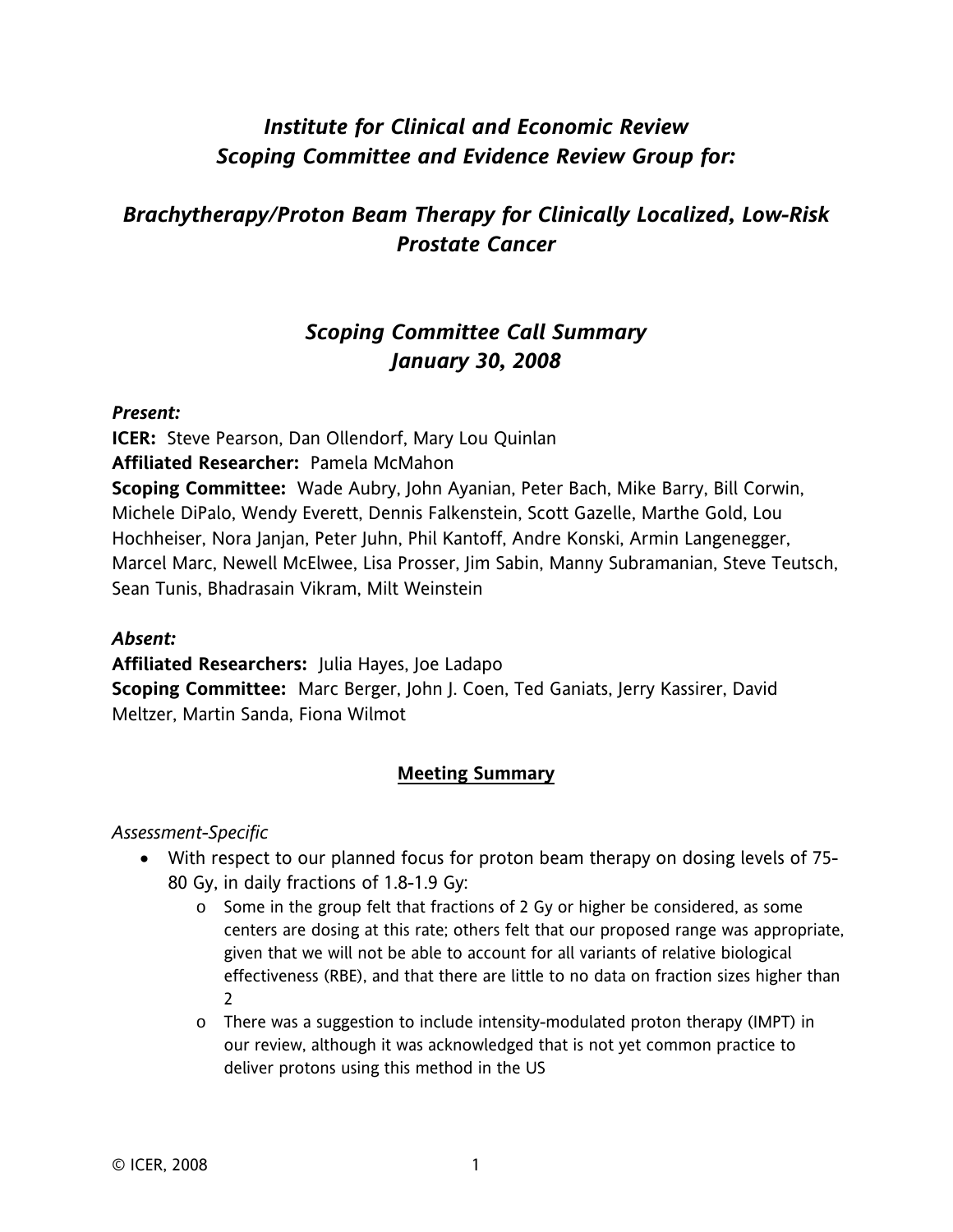- With respect to our planned focus for brachytherapy on permanent, low-dose-rate brachytherapy, with general anesthesia and use of iodine or palladium:
	- $\circ$  There was a suggestion that spinal anesthesia and use of cesium be considered, as these variants are standard practice in at least some centers.
	- o Exclusion of high-dose-rate brachytherapy was also questioned by some, although there was a lack of consensus as to whether this procedure is used with any volume in low-risk patients
- The group was in agreement that some stratification and/or adjustment for patient age would be critical. Other suggested risk factors for consideration included comorbidities (e.g., hypertension, diabetes), use of anticoagulants, and prostate size.
- There was general discussion around our proposed use of 3D-CRT as the universal referent comparator (as was done in the previous IMRT assessment). The group felt strongly that comparisons should be made with IMRT at this point, as it has now supplanted 3D-CRT as the standard of care.
- With respect to outcomes of interest, it was suggested that the focus of our review be on survival and patient-reported outcomes, and not on so-called surrogate endpoints (e.g., biochemical disease-free survival). In addition, both short- and long-term toxicities of treatment were felt to be of importance.
- In correlation to the above, caution was urged in analyses of higher radiation doses (i.e., 75-80 Gy), as it was felt that such doses increase toxicity without any survival benefit. Consideration of lower doses was suggested, at least for alternative analyses of comparative effectiveness and cost-effectiveness.
- With respect to salvage therapy, there was a suggestion that the mix of salvage options might differ by initial treatment; for example surgery might be an option for failed brachytherapy, but not for failed proton therapy.
- The group was in agreement that the potential for secondary malignancy from radiation should be examined. The potential for hip fracture from proton therapy was also discussed; if this is to be analyzed, it was suggested that data on bone mineral density be obtained to evaluate background fracture risk in men.
- With respect to costs, it was suggested that some estimate of fixed cost be included in the proton beam estimate, given the high cost of constructing such facilities. The relative merit of using the typical Medicare reimbursement range for